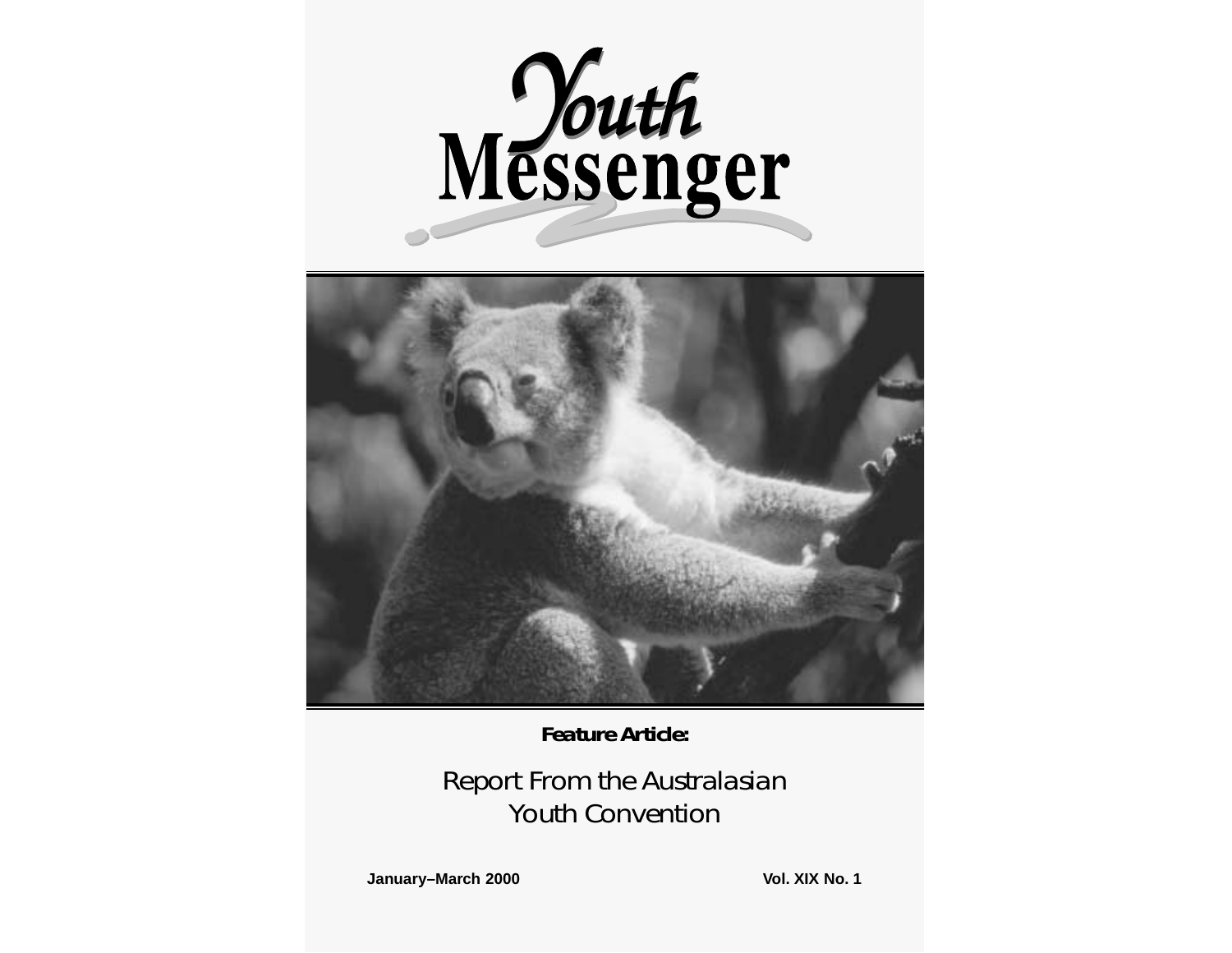# *In This Issue—*

| "Clear Shining After Rain"     | 2  |
|--------------------------------|----|
| Seeing the Invisible           | 3  |
| Australasian Youth Convention. | 6  |
| Staying in Grace               | 12 |
| The Chemistry of Thought       | 16 |
| Better This Than That!         | 18 |
| Dealing With Discouragement.   | 20 |
| The Hand That Never Lets Go.   | 23 |
| Departing Clouds. 24           |    |

Editor: Radu Ionita

Associate Editor: Barbara Monteiro Design/Layout: Katherine Lee

Illustrations: PhotoDisc on cover pages and pp. 2, 3, 12, 13, 15–17, 20–24; Bible Art Series, Standard Publishing Co., Cincinnati, OH., p. 4.

#### **Volume XIX Number 1**

The Youth Messenger (USPS 765-030) is published quarterly by the Young People's Department of the Seventh Day Adventist Reform Movement General Conference as an educational service for our youth worldwide. Telephone: (540) 362-1800 • Fax: (540) 366-2814 • Internet: http://www.sdarm.org • E-mail: sdarm@worldnet.att.net

Subscriptions: Annual donation requested—U.S.A. and Possessions \$5.95. To any other country US\$10.00 or if by airmail US\$14.00; single issue \$2.95. Manuscripts, inquiries, address changes, subscription requests, and donations should be mailed to the address below. Periodical postage paid at Roanoke, Virginia 24022.

POSTMASTER: Send address changes to:

**Youth Messenger P. O. Box 7240 ROANOKE, VA 24019-0240**



*Across the silent, purple hills, Through cloudy rifts of amethyst, The setting sun softly thrills, And wraps the world in amber mist.*

*A new, fresh world it seems tonight, Untouched by any thought of woe. I stand alone, and from my height Watch the rich colorings come and go—*

*On village spires silvery white, On windows touched to ruddy glow, On nearer stream, that glistens bright Along its winding, shadowed flow.*

*How calm it is! And yet, in truth, One hour ago a wild storm swept These hills and valleys; while in ruth The world was bowed, the heavens wept.*

*But now what change! The golden mist*

*Creeps over hill and sky again; The smiling valleys, sunset kissed, Catch God's "clear shining after rain."*

*So sends He storm to every heart; No perfect peace but comes through pain. We can but calmly take our part, And wait "clear shining after rain."*

*—Grace Adele Pierce*

# *Seeing the Invisible*

[We are pleased to introduce our readers to the new GC Young Peoples' Department leader for 1999–2003, Bro. Radu Ionita, who lives in Romania.]

*I* is over! Contented, the king was looking on that huge multitude, bowed down in worship unto his image. His pride was fully satisfied. His power was unanimously recognized. He was the only one lord of the world. Everybody, just everybody, was there hovering in the dust!

But his joy was not for long. Soon he was informed about three Hebrew men who had not worshipped him. How could that be possible? His power to be questioned? By whom? And all his display of power to become nothing? Impossible! The rebellious should be exemplarily punished! The king was angry. The three young men were now before him. What a big contrast! Calm and noble, ten times better than all the magicians and astrologers in all matters of wisdom and understanding. . . . "How to lose them?" he thought. "Who will replace them? Let's try a compromise. Perhaps something was misunderstood."

Then came the proposal. Another chance. But in the faces of the young men nothing changed. "Could they be so powerful? More than I?" Full of anger, the king demanded, "Who is that God that shall deliver you out of my hands?" (Daniel 3:15).

At that moment, the three young men revealed naturally the secret of their tremendous power. In simple, clear words, full of heavenly dignity, they explained. There was Someone



else who had been challenged. They were not important, but He was! The king was invited to see, to understand the Lord whom these Hebrews loved and worshipped. They boldly declared, "If it be so, our God whom we serve is able to deliver us from the burning fiery furnace, and he will deliver us out of thine hand, O king. But if not, be it known unto thee, O king, that we will not serve thy gods, nor worship the golden image which thou hast set up" (Daniel 3:17, 18).

The anger of the king had no limits. "Heat the furnace seven times hotter!" he thundered.

In a few more minutes, the only three faithful men were to be consumed. ... Satan and his army were rejoicing.

Still fuming with anger, the king on his throne tried to understand. "What insolence! To defy me publicly! Now it's over.... But what a pity! They were my best men—wise, worthy, humble. And if you think deeply, they were not really insolent. They were convicted in their conscience.... What foolishness! . . . But--what if that God of theirs can really save them? What great confidence they seemed to have! It was as if He were there, next to them. And only I could not see Him. . . . Then I'm lost!"

Forgetting the decorum, pomp, and pride, and now full of fear instead of wrath, the king stood up and ran past his armed servants to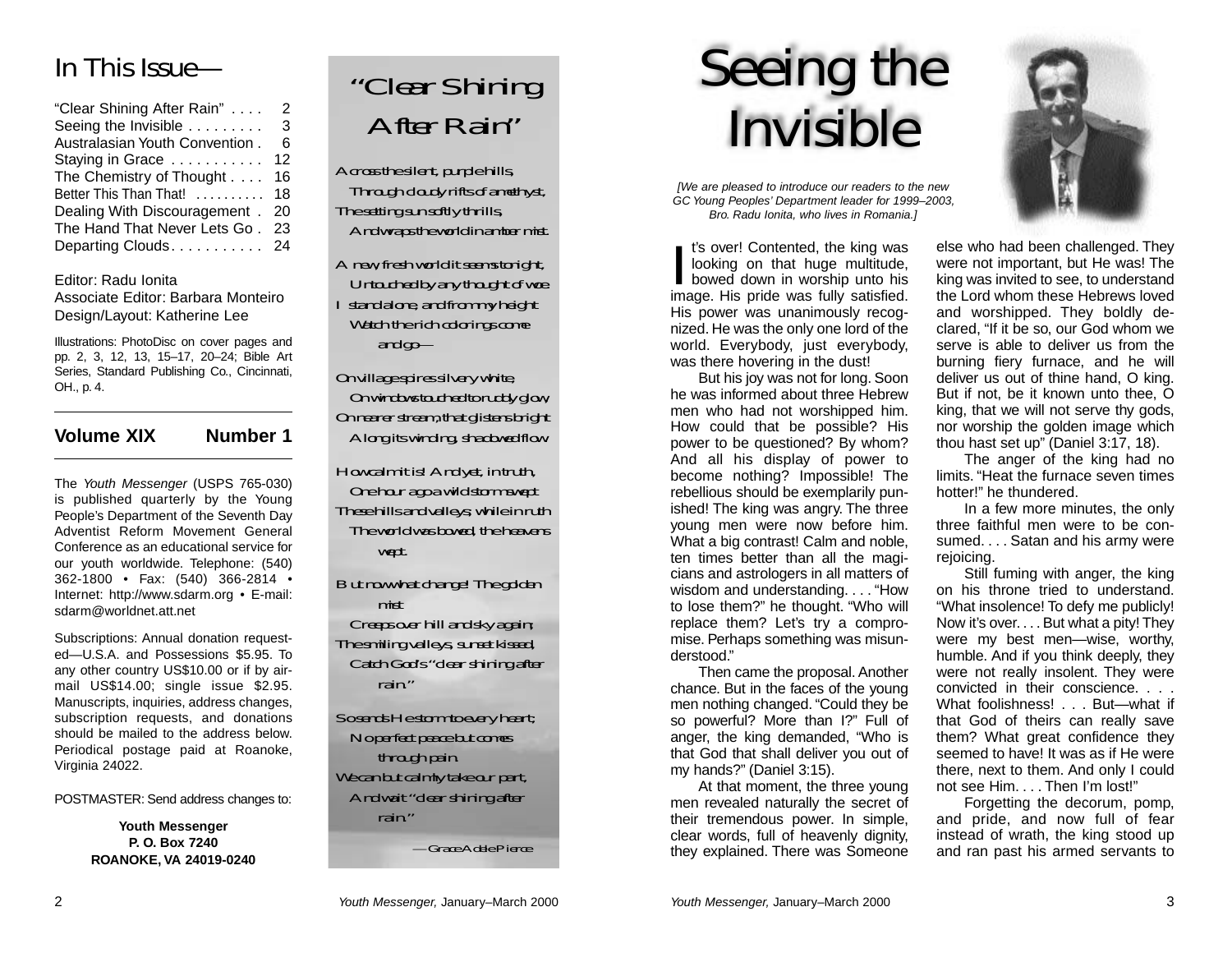

the furnace, feeling as if he himself were facing the throne of judgment. Through the open door of the furnace, he saw. But he could hardly believe his eyes. "Did not we cast three men bound into the midst of the fire?" "True, O King," replied his counselors. "Lo, I see four men loose, walking in the midst of the fire, and they have no hurt; and the form of the fourth is like the Son of God" (Daniel 3:24, 25).

"I see!" What a great blessing! How could it be possible? Through the faith of only three young men—three young men with the faith of Jesus,

humble, noble friends of Jesus. They were officers in Babylon, but more importantly, they were coworkers with Jesus, and they had come to know Him, love Him, and see Him permanently before their eyes and to trust fully His wisdom and mighty power.

Being as they were "full time" workers for the Master, when this trial came, everything passed for them normally, simply. Their friendship with Him continued in the fire, too. Freely! What wonderful freedom!

There, at the door of that furnace, once more comes the challenge of the Lord for you, my dear one reading these lines. "Thus saith the Lord; Behold, I set before you the way of life, and the way of death" (Jeremiah 21:8). What are you choosing? In the flames of trial, to continue your friendship with Jesus, who is the Way, the Truth, and the Life, or outside, maybe dreaming that you are the chief of the world, but in reality being full of fear, with a frozen heart, because of regrets? . . . This scene is being repeated countless times in the world's history. And each time a choice is involved. Now it's your turn! Have you already chosen? And if not, what are you choosing now?

Thank the Lord that the gospel is positive! You and I can choose anew, for eternity! Jesus, just beside us, is inviting:

"Choose life, that both thou and thy seed may live"(Deuteronomy 30:19). What kind of life? Beyond imagination! Walking with Him, you'll have the chance to grow continually, "into the same image from glory to glory, even as by the Spirit of the Lord" (2 Corinthians 3:18). Day by day, closer to Him, more clearly understanding the challenges of life, you will fight the good fight of faith. . . . With what results? Who knows, except Jesus! But in order to have an idea, remember the three Hebrew friends. They and their clothes were not burned and not even the smell of fire could be found on them . . . and finally came that tremendous next decree from the astonished king: "Every people, nation, and language, which speak any thing amiss against the God of Shadrach, Meshach, and Abednego, shall be cut in pieces, and their houses shall be made a dunghill: because there is no other God that can deliver after this sort" (Daniel 3:29).

The importance, the usefulness of such a life is unbelievable. Just as in those times, today our Lord is willing to turn the course of the history using ordinary, faithful people like you and me. Thus He will close His work. Thus He will answer the questions of the world, revealing His character and His mighty power.

"The greatest want of the world is the want of men—men who will not be bought or sold, men who in their inmost souls are true and honest, men who do not fear to call sin by its right name, men whose conscience is as true to duty as the needle to the pole, men who will stand for the right though the heavens fall.

"But such a character is not the result of accident; it is not due to special favors or endowments of Providence. A noble character is the result of self-discipline, of the subjection of the lower to the higher nature—the surrender of self for the service of love to God and man."— Education, p. 57.

May the Lord help you and I to be coworkers with Him! Let us open our hearts and accept Him, with His infinite power to work in us, to use us according to His will, doing our part faithfully! This is my wish and prayer!—Radu Ionita.

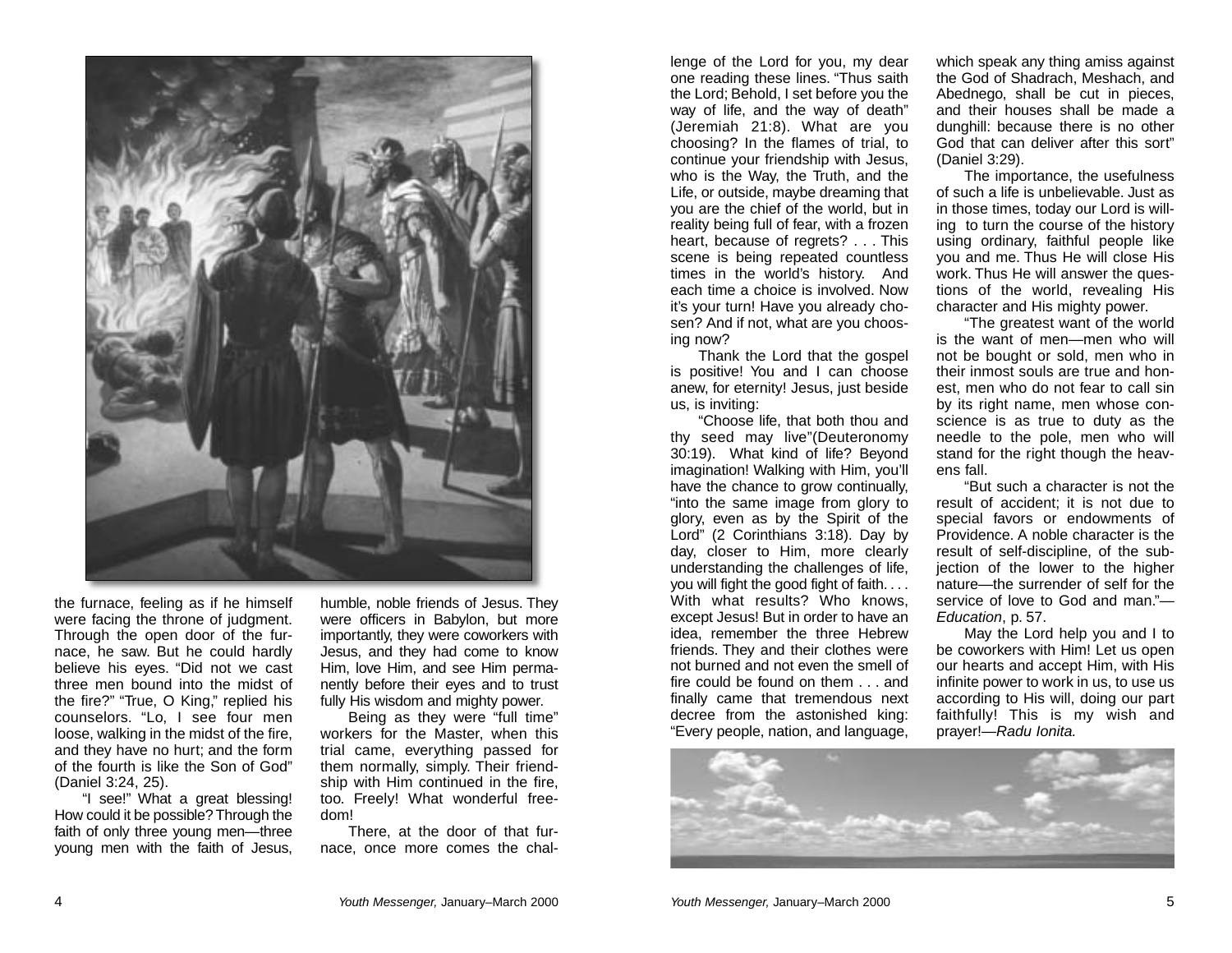## *REPORT FROM THE*

# *AUSTRALASIAN* YOUTH
CONVENTION

December 24, 1999 to January 2, 2000 by Nathan Tyler— Tennessee, USA



#### *An Australian Adventure*

My first sight of Elim Heights Youth Camp was as we drove in and were greeted by dozens of kangaroos hopping away in every direction, their eyes beaming back at us as the car headlights shone on them. These uniquely Australian creatures were to be our companions during the convention, venturing out of the bush at dusk to graze on the fields around the edge of Camp. while peering cautiously at the occasional passerby.

Earlier in the evening I had arrived at the Sydney airport, and brother Paul Southwell provided transportation to the camp. "So this is Australia," I thought to myself as I prepared for my first night "Down Under." It was to be a real adventure.

One of the main highlights of my stay in Australia was to attend the Youth Convention, held every two years at Elim Heights.

The 1999-2000 Youth Convention began on Friday evening, December 24, with evening worship. Brother Harold Kraus was to be our coordinator and announcer, and he introduced himself to everyone. He welcomed us all warmly, distributed song sheets and folders for our papers and, after covering the code of conduct for the camp, he wished us all a happy Sabbath and a good night.



*The meeting hall*

## *The Camp*

Elim Heights Youth Camp is located about 1 1/2 hours' drive northwest of Sydney, near Colo Heights, New South Wales State. Situated atop the Melong Ranges, it is surrounded by thousands of acres of national park land. The camp itself is quite large, about 400 acres.

The camp is about 20 km from the nearest electric utility power, so it is supplied electricity by a large diesel generator. This had to be started by someone every morning, so that we would have light in the buildings, power for the sound system,

*Theme: The Pilgrim's Progress*

#### *Attendance:*

*Average of 220 during the week; 330 on Sabbath.*

#### *From:*

*Australia, New Zealand, Samoa, South Korea, Papua New Guinea, South Africa, and the United States of America.*

*This youth convention is held every two years at Elim Heights Youth Camp, in New South Wales, Australia. The next convention will be held December 2001. You can contact the Australasian Union Conference for more information. Look for announcements of other youth events in upcoming issues of the Youth Messenger.*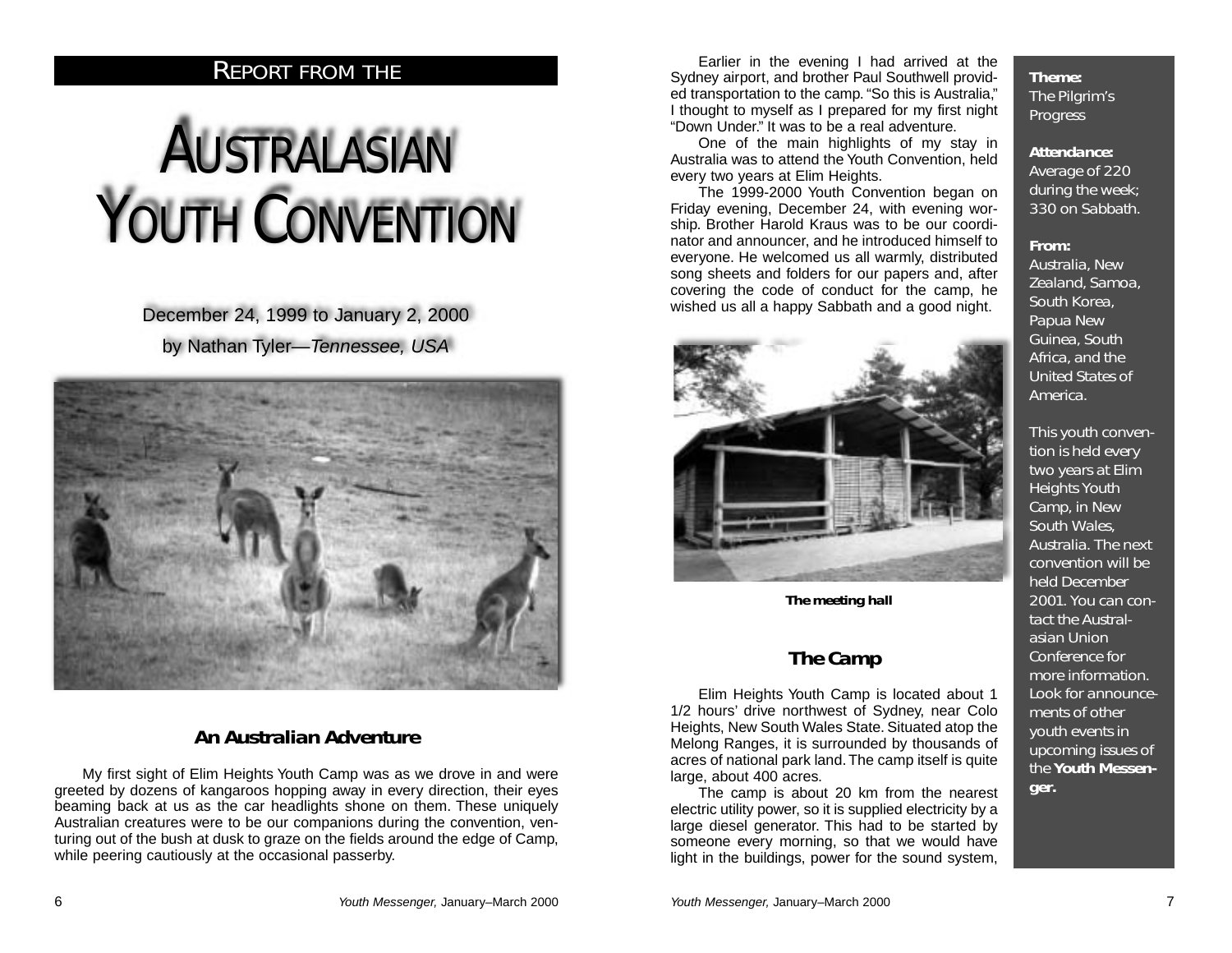irons, computers, and other things we all usually take for granted.

Another interesting point for those of us not from Australia: the water supply comes completely from rainwater. The buildings have metal roofs, and rainwater is collected and stored in large holding tanks. It is filtered and gravity-fed into the water taps for use.

#### *The Daily Routine*

Mornings began with the camp bell ringing at half past six. Worship was at half past seven, and breakfast at eight.

After breakfast, there was cleanup. Kitchen and dining hall cleanup was divided among teams, which we had chosen at the beginning of the convention. Each team was responsible for several mealtimes during the week. We learned teamwork skills as we cleared tables, swept floors, and washed dishes together.

At 9:30 a.m. we gathered together for presentations on our theme, The Pilgrim's Progress. Different groups of youth from around the Australasian Union each took turns presenting a portion of the book. After each presentation, we would discuss the spiritual lessons we had learned.



*Inside the meeting hall*



The groups were very creative in their presentations. Some used props to help us visualize the things described in the story, and others did narration with different hymns played in the background, according to what was happening in the story. Everyone enjoyed all the presentations, and we learned many valuable lessons that will help us in our Christian walk toward the Celestial City.

Lunchtime came at 1 p.m. We were all ready and eager to eat, after our morning activities.

One of the memories we will all keep is of standing in a queue (line) at mealtimes. Besides enjoying talking to each other while waiting there in line, we also had something else to keep us busy: bush flies! They were everywhere, but they seemed to like pestering us there right outside the door of the dining hall. Some of us were introduced to what is known as the "Australian salute" swatting at flies!

At 2:30 p.m. we came back for a

workshop. Workshops covered various topics, including careers, first aid, health, and also some forums on relationships, dress, and other questions the youth had.

Late afternoons were filled with various activities. Some youth chose to go walking along the roads that circle the camp, while those who were more daring would venture out into the bush to explore the perimeter of bluffs and caves. The groups doing presentations on *Pilgrim's* Progress the following day would often gather at the hall to review their material.

Supper is known in Australia as "tea." Six o'clock p.m was tea time. We all enjoyed our third delicious meal of the day, prepared by a team of hard-working kitchen volunteers. We really appreciated their tireless efforts in feeding such a large and hungry crowd.

After supper came evening worship, presented by a young person, and then we had free time until lights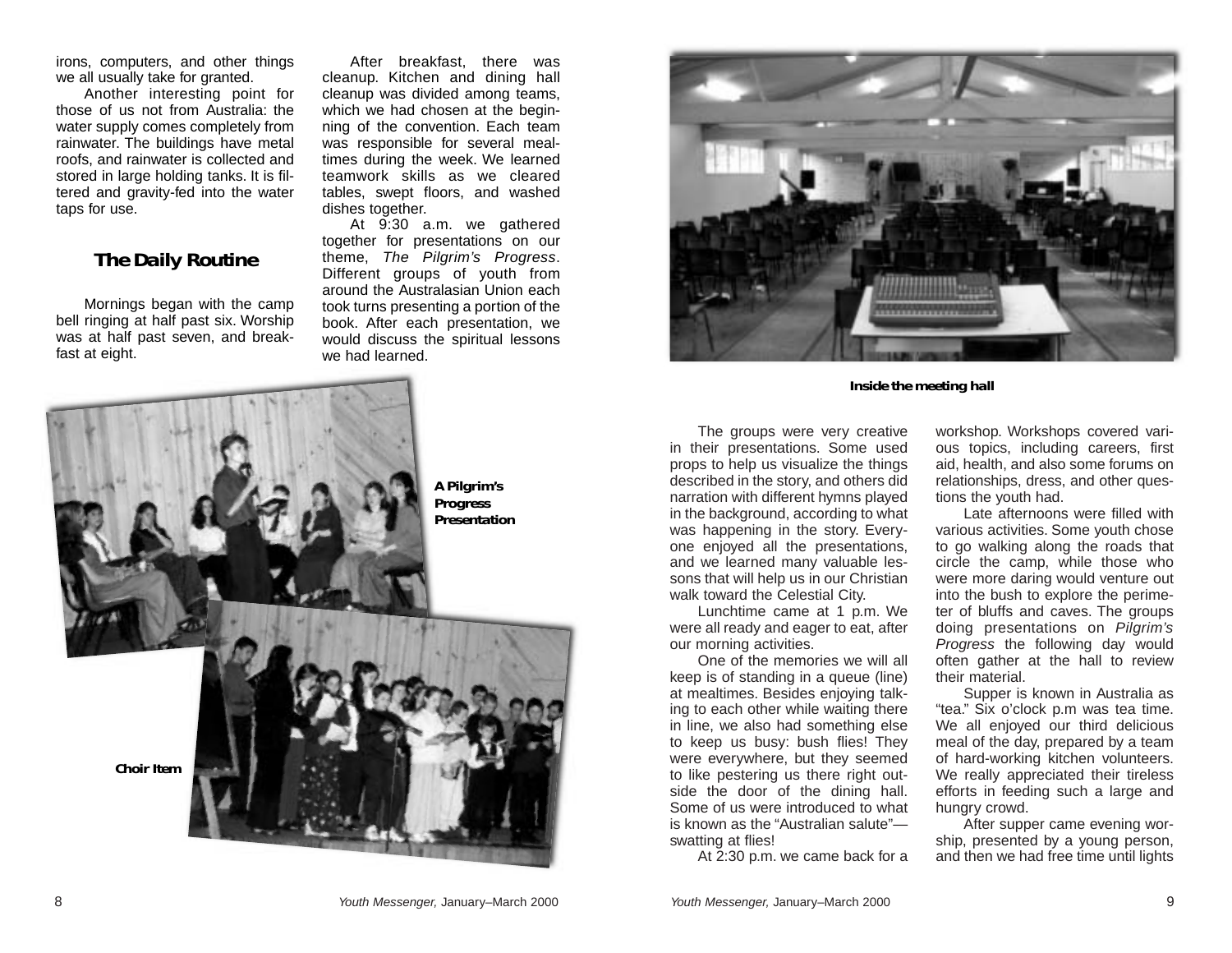out at 10 p.m. Now, at this camp, "lights out" means exactly that. At ten <sup>o</sup>'clock, the generator is shut down and, ready or not, the lights go out!

#### *Highlights*

During the convention we had various special highlights that are worth mentioning.

Many of us enjoyed the talk given by Brother Will Goldthorpe. He is a paramedic, and told of his experiences responding to motor vehicle accidents and other medical emergencies. Brother Goldthorpe also teaches classes in first aid, and he taught us some important things we all should know about what to do in emergencies when someone is sick or injured.

Brother Harold Kraus and his wife Vesna gave us a presentation on how to discover our God-given individuality. We learned that each one of us is different in personality and talents, and there are different occupations for which we each may be especially suited.

Brother Neville Brittain gave a talk on health. He answered the question "Why do we get sick?" There were several reasons: Imbalance ("Too much" and "Not Enough"), Trauma, Thoughts or State of Mind, and Germs. He pointed us to valuable resources that we

*Bro. Harold Kraus leading out in a forum on dress principles Bro. Will Goldthorpe lecturing on First Aid*

could each study on our own to learn more about health and medical missionary work. At the end there was a question-and-answer session where various health questions were answered.

Friday evening, December 31, Brother Peter Lausevic led the meeting. He spoke on the subject of the coming new year, and our need of recommitting our lives to the Lord. At the end, he made a special appeal, and many people came forward for the altar call, filling up the whole front. Many of the youth stood up there, including some who were firsttime visitors. We put aside any differences and had a wonderful experience that night of prayer, confession, and recommitment to the Lord.

The following day we had a blessed new year's Sabbath service. In the afternoon there was a study on marriage, by Bro. Lausevic. We had a lot of fun in that meeting, as you can imagine, and the youth learned many very practical things about choosing a life partner.

Young People's meetings on both Sabbaths were really a blessing. We heard testimonies and experiences from around the world. We were treated to items from many different musical groups. Everyone especially enjoyed the items by the Samoan quartet. The second Sabbath of the Convention, January 1, the children's classes had a special presentation on the Pilgrim's Progress theme. They presented artwork and songs that they had been working on all week long.

On the last Sunday of the convention, after it was officially closed, almost everyone stayed for a very special event—the wedding of William Cupra and Patricia Maroschek. This was a joyous occasion for everyone, and we pray that the Lord



*"Bush" (Forest) around the camp*

will bless this new couple as they serve Him together.

#### *Lessons*

At this youth convention, we all learned important lessons to guide us in our Christian journey. If there is one thing that can be said about those lessons learned, it is that we must live our lives according to principle—doing what is right no matter what the circumstances are.

We saw in the journey of Christian, in Pilgrim's Progress, that we cannot trust our feelings and our senses to make decisions. Just as in the instance where Christian and Hopeful wander off the path into Bypath Meadow and end up in Doubting Castle, we may be tempted to take the easy way in our Christian walk. The little compromis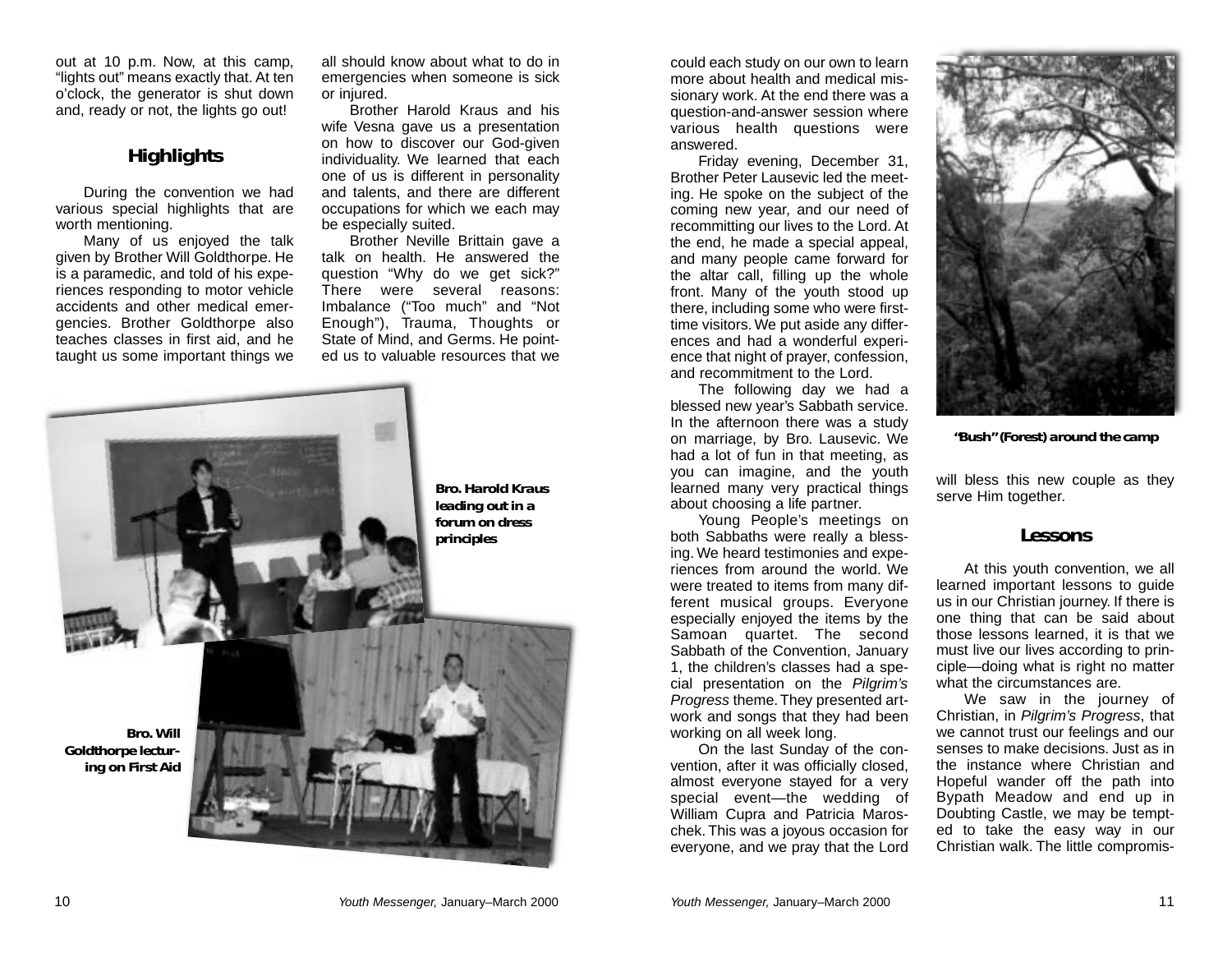es we may make here and there, add up until we find ourselves where we never intended to be.

During the camp, we had various questions come up about standards and principles. Different views were expressed on these issues. But we were directed to the Word of God to find our answers.

It was encouraging for all of us to find other youth who shared the same beliefs and hopes as ourselves. We all face similar challenges, and we came away confident that the Lord will help us meet the challenges of the future together—in His strength.

#### *Looking Ahead*

Finally the time came for us to leave. We had all made new friends, and enjoyed the company of old ones. We exchanged postal and email addresses, and as we parted, it was with a prayer in our hearts that the Lord would keep us all faithful to Him, so that we all may meet again.

Of course, everyone is looking forward to the next Australasian Youth Convention two years from now. Maybe you can plan to attend next time. See you there! 老





*Australasian Youth Convention Group Photo*



by Lesley Johnson — North Carolina, U.S.A.

**A**nd the Word was made flesh, and dwelt among us, (and we beheld his glory, the glory as of the only begotten of the Father,) full of grace and truth" (John 1:14).

Fifty years ago, high school life was—compared to today—simple and innocent. Students were disciplined for such things as talking or whispering in class, chewing gum, pushing in line, or perhaps saying an occasional vulgar word. One beautiful spring day, three friends committed the ultimate crime—skipping school. Never having done this before and thinking they would be caught, for them the day ended up lacking the enjoyment they had expected. Meanwhile, the school office, being concerned about the missing students, checked with their parents to see if maybe they were sick. Having been assured of their good health, both the principal and the parents prepared to welcome

them on their return. That day these youth learned what it means to "fall from grace." They also learned that grace is desirable but only maintained through obedience.

This was earthly grace; heavenly grace is so much more desirable and is, finally, the only kind that counts; it is the assurance of a continuing relationship with God.

#### *Questions on grace*

What is grace; from where does it come? How can a person obtain grace? Who is eligible to receive it? Are there conditions necessary to obtain grace? These are important questions that deserve answers.

There are two kinds of grace. One is the favor shown to us by God's mercy when we, totally underserving, come to Him, for justication. This grace, however, is to be maintained by a continual walk with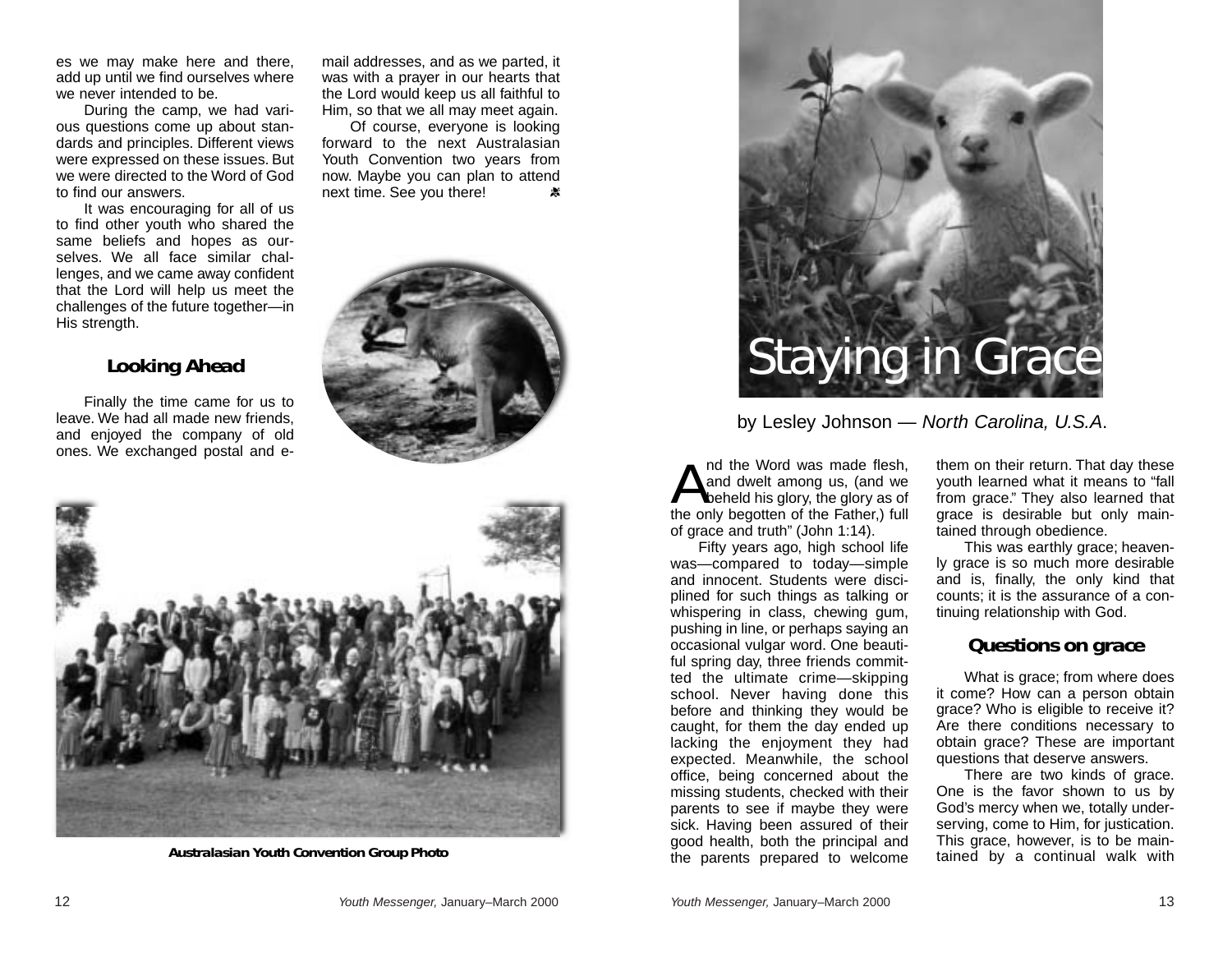Christ. Such grace reflects God's influence in our heart. It is real, it is heaven-sent, it is not tangible; it reaches into the very thoughts and feelings, and causes changes. Knowing this, how important it becomes to correct wrong thoughts!

"If the thoughts are wrong the feelings will be wrong, and the thoughts and feelings combined make up the moral character." — Testimonies, vol. 5, p. 310.

Grace, therefore, changes one's character, which is the only thing that

one can take with him or her to heaven. So, from where does grace come?

"For the law was given by Moses, but grace and truth came by Jesus Christ"(John 1:17).

Christ was "full of grace" (John 1: 14). In fact, there are many texts referring to grace as being "of God," Hebrews 2:9; Acts 15: 11 for example.There

is no other source mentioned as the originator of grace.

#### *Obtaining grace*

How does one go about obtaining this grace of God? The Bible tells us that "Noah found grace in the eyes of the Lord" (Genesis 6:8). Can one find grace? No. Grace has never disappeared; it cannot be found in the sense of finding lost eyeglasses, money, and so on.

There is a verse that gives the key to obtaining grace: "Whereby are given unto us exceeding great and precious promises: that by these ye might be partakers of the divine

*Grace is the divine influence upon the heart and its manifestation in the life.*

nature" (2 Peter 1:4). In The Ministry of Healing, p. 122, we learn that "it is in these promises that Christ communicates to us His grace and power." The thought is continued, "To learn of Christ means to receive His grace, which is His character" (Christ's Object Lessons, p. 271). This is "Christ in you, the hope of glory" (Colossians 1:27) and although grace is available to all, it is given only to those who claim God's promises. Christ is the Word (John 1:1). When He speaks, it is done

> (Psalm 33:9). This type of grace then becomes a creative act performed within those who read and assimilate His word, the Bible.

> The life of God in this gift of grace is available to "every human soul that will yield itself to the ministry of His grace. . . . It is the word of God that creates the flowers, and the same word will produce in you the

graces of His Spirit" (Thoughts From the Mount of Blessing, p. 97).

Even since man first fell from grace, it has always been the same. "The conditions of eternal life, under grace, are just what they were in Eden—perfect righteousness, harmony with God, perfect conformity to the principles of His law. The standard of character presented in the Old Testament is the same that is presented in the New Testament. This standard is not one to which we cannot attain. In every command or injunction that God gives there is a promise, the most positive, underlying the command. God has made provision that we may become like

unto Him, and He will accomplish this for all who do not interpose a perverse will and thus frustrate His grace" (Ibid., p. 76).

Consider these conditions yielding, perfect righteousness, harmony with God, perfect conformity to the principles of His law. Here is where faith is shown to be absolutely essential as "we have access by faith into this grace" (Romans 5:2). And He will complete a "good work" begun in each of us (Philippians 1:6).

### *Only sinful human beings need grace*

"God loves the sinless angels, who do His service and are obedient to all His commands; but He does not give them grace; they have never needed it, for they have never sinned" ( Testimonies to Ministers, p. 519). Grace is given when it is needed. "Our only claim to His mercy is our great need" (The Ministry of Healing, p. 161).

If we were to read the following statement every morning, we could avoid a lot of problems. (Actually, it would be good to read the entire chapter some Sabbath afternoon, since the chapter refers especially to the struggles of young people.) "I saw how this grace could be obtained. Go to your closet, and there alone plead with God:'Create in me a clean heart, O God; and renew a right spirit within me' (Psalm 51:10). Be in earnest, be sincere. Fervent prayer availeth much. Jacoblike, wrestle in prayer. Agonize. Jesus, in the garden, sweat great drops of blood; you must make an effort. Do not leave your closet until you feel strong in God; then watch, and just as long as you watch and pray you can keep these evil

besetments under, and the grace of God can and will appear in you" (Testimonies, vol. 1, p. 158).

It is not a vague, nebulous goal; it is sure.This grace, of which we all are in dire need, is in the saving hands of God. He is the Author of grace and is eager to bestow it upon His obedient children—and abundantly. Without it, there is no salvation. See Acts 15:11 and Ephesians 2:8, 5.

#### *Summary*

1. Sanctifying grace is God's influence in our heart and produces changes in our character, resulting in Christlikeness. True grace originates with God. See Testimonies, vol. 5, p. 310 and John 1:17.

2. All grace is obtained through the promises of God (The Ministry of Healing, p. 122) through the Word (Acts 14:3) and is a gift (Ephesians 3:7; 2:8).

3. Anyone is eligible to receive grace, but only those who do not frustrate His grace will receive it. (Thoughts From the Mount of Blessing, p. 76.)

4. One has access to grace by faith (Romans 5:2) and it will be given when needed (The Desire of Ages, p. 354). One must actively plead in prayer, in secret, wrestling with God. His grace will manifest itself in each person who does this.

As sin has come upon everyone, so grace is given to everyone who will choose for Christ. Do not be afraid to totally commit your life to Him. He will take the dross of our life which is all that we have to offer, and turn it into purest gold. Make a covenant with God now, that through personal character changes, glory and honor may be returned to Him.  $\mathcal{M}$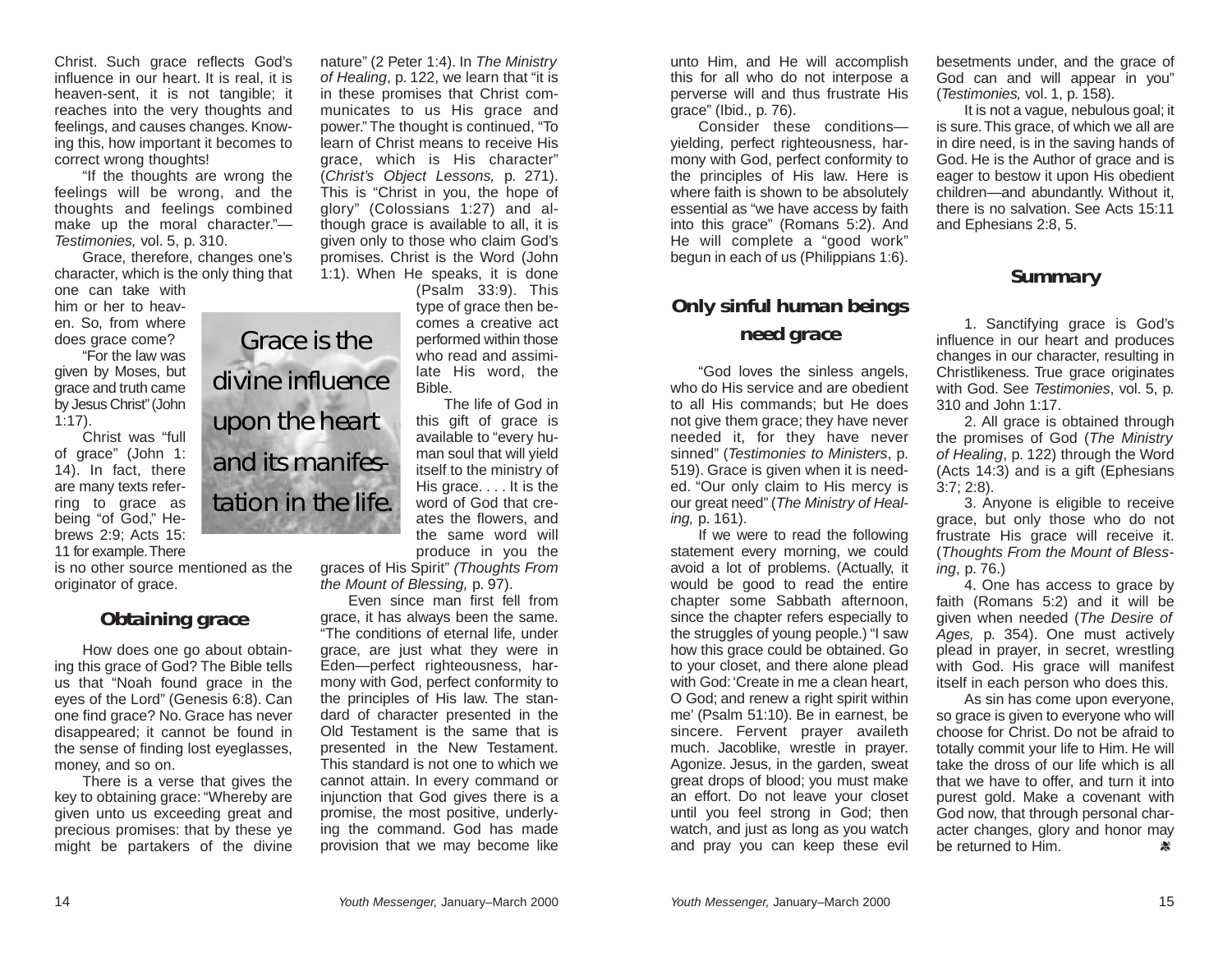# *The Chemistry of Thought*

Adapted from an article by M. A. Loper

**I** n the laboratory of nature, both liquids and solids are made up of molecules. These molecules consist of atoms of various elements combined in certain definite proportions. For example, two atoms of hydrogen and one of oxygen combine to form one molecule of oxide of hydrogen—or water—shown by the familiar symbol H2O. Two atoms of hydgrogen and two of oxygen combine to form hydrogen peroxide (H2O2), a powerful germ killer. Some substances combine in such proportions as to form deadly poisons and powerful explosives.

Few people make a thorough study of natural chemistry, but in the laboratory of thought every human being can be a student. Each brain has its own natural combinations, and only the great Master Chemist is able to wipe out that which is evil. The menstruum (the medium in which a substance is dissolved) of divine grace will dissolve all the solids of sin; for God has promised to take away the stony heart.

In natural chemistry, fire is used to purge the dross, and filtering paper to separate the sediment. So in mental chemistry, the Spirit of God will consume the dross of sin, and His love will separate the smallest sediment of evil. The Master Chemist has committed to us the symbols of heaven, and has instructed us just how to combine them in the formation of a beautiful character. But the trouble is, too often we deliberately permit wrong combinations in the laboratory of thought, and as a result our mental equations are out of harmony with those of heaven. The reaction of our selfish mixtures is destructive to the test tube of patience, and we tend to become discouraged over our failures. How natural it is to feel that we are being snubbed or unappreciated, that others do not pay us the respect which we feel our importance deserves. How easy it is to permit a few molecules of jealousy to combine with a like proportion of self-esteem and, before we realize it, to find that there is formed in the mind the deadly poison of hatred, which, if permitted to remain, will penetrate the entire being, and accomplish its ultimate ruin.

"Out of the heart proceed evil thoughts" (Matthew 15:19); and oh, how deadly are their combinations! From these come all the results of sin. And yet in the laboratory of human minds is constantly being worked out the long list of dreadful experiments whose results are seen in the many forms of evil all around us. "Let the wicked forsake his way, and the unrighteous man his thoughts: and let him return unto the Lord, and he will have mercy upon him; and to our God, for he will abundantly pardon" (Isaiah 55:7).

How different the combinations formed in the mental laboratory of him who chooses only elements as are found in the laboratory of heaven: "Whatsoever things are true, whatsoever things are honest, whatsoever things are just, whatsoever things are pure, whatsoever things are lovely, whatsoever things are of good report; if there be any virtue, and if there be any praise, think on these things" (Philippians 4:8).

In that mind which keeps in store only such elements as these, no poisonous nor explosive reactions can occur. "Thou wilt keep him in perfect peace, whose mind [thought] is stayed on thee" (Isaiah 26:3).

Humanity today needs a hefty dose of the oil of sympathy, the tonic of faith, and the stimulant of hope. And he whose thoughts are all combined in the mortar of love, pulverized with the pestle of self-sacrifice, and liquiefied by efficacy of fervent prayer, will be able to provide a truly vitalizing tonic to all about him.

How beautiful the life of that youth whose mind is filled with beautiful thoughts. One can judge of the inner workings of such a mind from the outward signs of loving service to others. What a halo of happiness surrounds his pathway from morning till night! And how sweet the thought that he "shall be mine, saith the Lord of hosts, in that day when I make up my jewels" (Malachi 3:17).

Young friends, look well to the chemistry of your thoughts. Be sure to avoid the very appearance of evil. Give no storage to such dangerous mental chemicals as selfishness, hatred, variance, strife, emulation, and envy, but keep constantly on hand a good supply of "love, joy peace, longsuffering, gentleness, goodness, faith, meekness, temperance" (Galatians 5:22, 23). "And the peace of God, which passeth all understanding, shall keep your hearts and minds through Christ Jesus" (Philippians 4:7). 老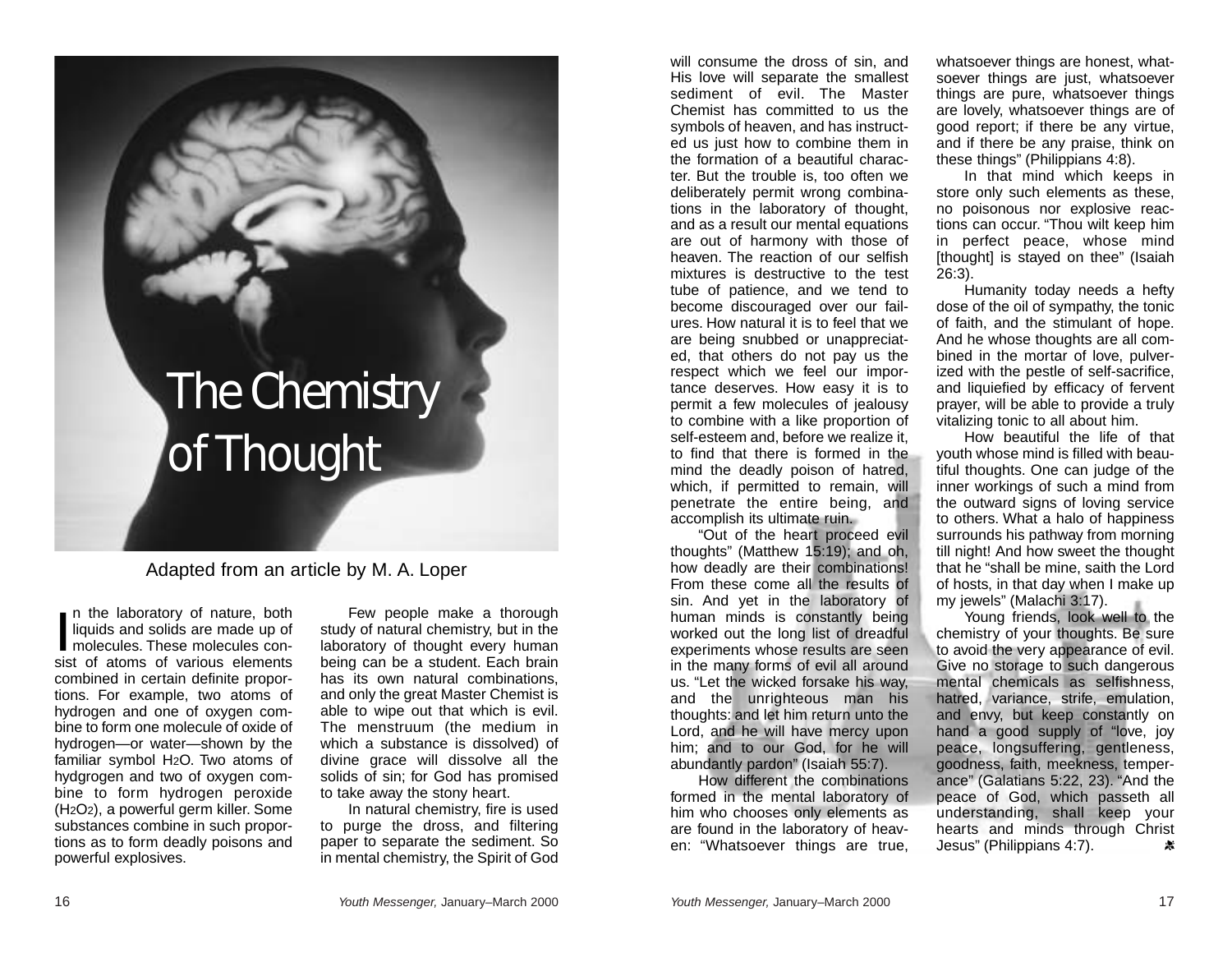# *Better This Than That!*

*The following puzzle is based on several points in the book of Proverbs. The chapter and verse of each proverb is given after every clue.*

#### **Across:**

- 2. It is better to dwell in the , than with a contentious and an angry woman (21:19).
- 5. Better is the poor that walketh in his \_\_\_\_\_, than he that is perverse in his ways, though he be rich (28:6).
- 10. Better is a little with \_\_\_\_\_ than great revenues without right (16:8).
- 11. The desire of a man is his kindness: and a \_\_\_\_\_\_ man is better than a liar  $(19:22)$ .
- 12. Better is with the fear of the Lord than great treasure and trouble therewith (15:16).
- 14. Where there is no vision, the people perish: but he that keepeth the law, \_\_\_\_\_ is he (29:18).

#### **Down:**

- 1. Open rebuke is better than love (27:5).
- 3. \_\_\_\_\_ is better than rubies; and all the things that may be desired are not to be compared to it (8:11).
- 4. How much better is it to get wisdom than gold! and to get \_\_\_\_\_ rather to be chosen than silver! (16:16).
- 6. Happy is the man that alway: but he that hardeneth his heart shall fall into mischief (28:14).
- 7. Better it is to be of an spirit with the lowly, than to divide the spoil with the proud (16:19).
- 8. Better is the poor that walketh in his than he that is perverse in his lips, and is a fool (19:1).
- 9. It is better to dwell in a corner of the housetop, than with a woman in a wide house (21:9).
- 10. He that is slow to anger is better than the mighty; and he that his spirit than he that taketh a city (16:32).
- 13. For better it is that it be said unto thee, Come up hither; than that thou shouldest be put in the presence of the prince whom thine eyes have seen (25:7).



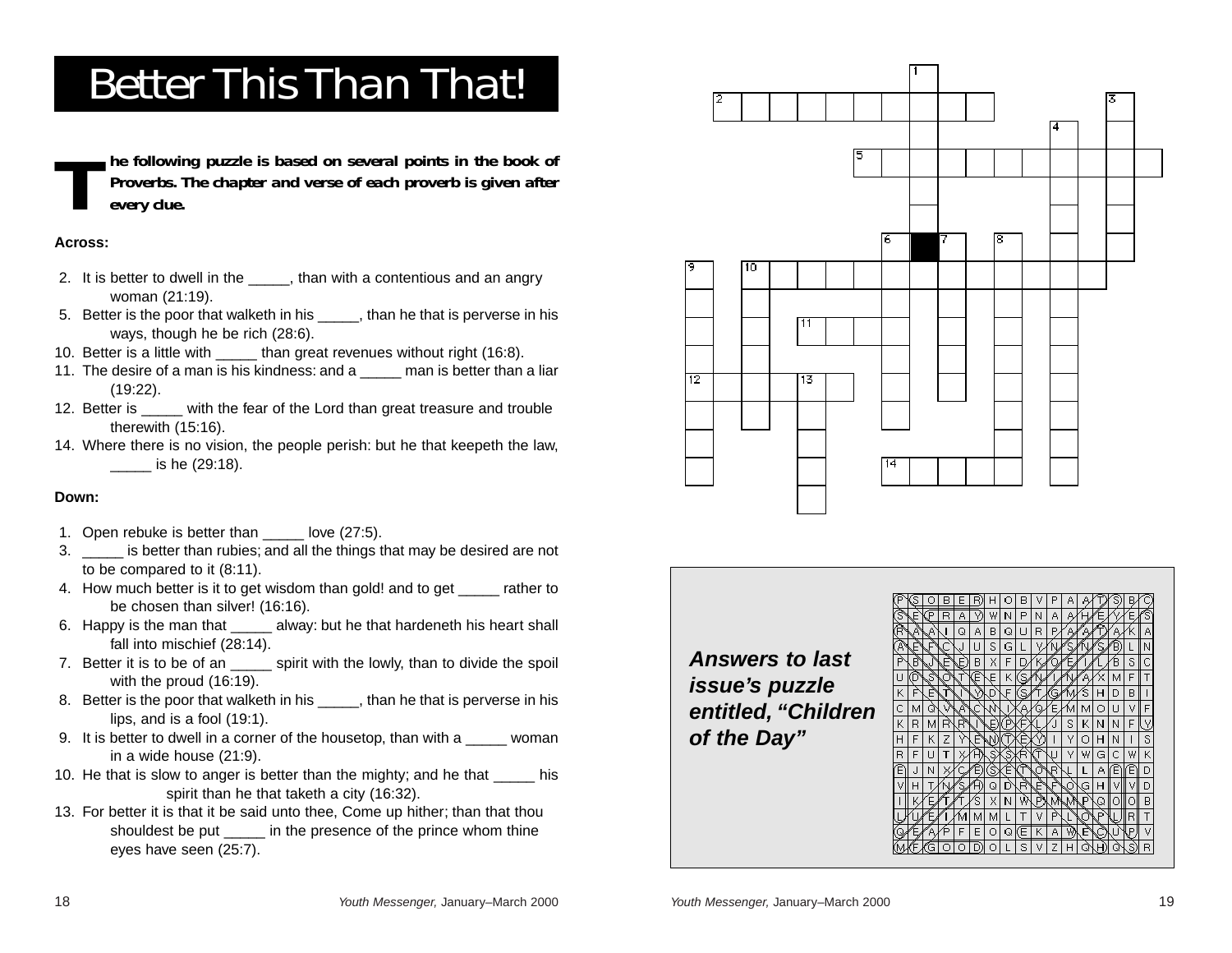

# *Are you coping? Nothing soothes the soul like Jesus!*

Discouragement is very common in our day. I am not referring to emotional ups and downs which we all experience daily from the circumstances around us. Neither am I referring to mood swings that may be caused by various medical problems.

I am referring to a way of seeing the world and living a life that leads only to discouragement and helplessness. The Bible calls it a disease; it robs us of our purpose, our sense of meaning, and we see only our problems. We experience a loss of energy and strength.

Discouragement does not bypass Christians. We live in this sinful world as everyone else does. We are influenced by the same events and ideas.

We may respond to our surroundings out of the same set of emotions and reactions as the unbeliever. But we need to bear in mind that we are in the world but not of the world.

## *What kind of things lead us to discouragement?*

1) When we look at ourselves and our circumstances rather than to the Lord.

This happens when we dwell on our sinfulness, and our enemy Satan shows us that we are weak, worthless, and unworthy to be called God's children. When this happens we need not despair. Look to Christ and remember His word: "Come now, and let us reason together, saith the Lord: though your sins be as scarlet, they shall be as white as snow; though they be red like crimson, they shall be as wool" (Isaiah 1:18).

Christ summed up the problem of discouragement with one word, "unbelief," or lack of faith. Remember this, young people, when faced with hard situations in your life. Christ was tempted and tried on all scores, but He never lost faith. He kept a constant communication with Heaven. In like manner let us not lose faith, let us keep studying God's word and we will find peace and, above all, the answers we need to face whatever circumstances that may be causing us to feel discouraged. Read Hebrews 11:21. Rahab the harlot is counted among those who had faith. She might have been discouraged with her life at some stage—one may even think she was a hopeless case. The Bible does not give us details of her repentance, but in Prophets and Kings, p. 369, we learn that her conversion was not an isolated case of God's mercy toward idolaters who acknowledged His divine authority. Let us remember God's converting power when we are tempted to let ourselves get discouraged in our Christian life, even when faced with trials in the church. We must not look to people or circumstances but to Jesus Christ as our only infallible Example. Human beings make mistakes, and when this happens let us not allow ourselves to fall into the trap of judging our brethren. Instead, pray with them to overcome and we will cease to be discouraged.

2) We may get discouraged when God acts differently from what we expect.

Read Luke 24. After Christ died, the hopes of the disciples were shattered. They had had high expectations. They were looking forward to Christ becoming the king of the Jews, and naturally they expected to be given high positions to rule with Him. They expected Him to take power and redeem Israel (see Luke 24:21). But when He died on the cross, they felt like failures, they despaired, and some became skeptical. All because they were discouraged. They wrestled with their understanding of the cross and the death of Jesus. They looked at the whole scene with unbelief, which was prompted by a failure to see the Old Testament prophecies about Christ—a failure to accept Scripture as a guide and authority for their faith. We are no different from them today when we allow ourselves to lose our faith and fail to focus on the promises in God's word. How can we focus if we do not study? Dear young people, if ever there was a time when we have needed to dig deeper into the Scriptures, it is today!

*Christ summed up the problem of discourage ment with one word, "unbelief," or lack of faith.*

Another example of unbelief came when Abraham, who was called the friend of God, allowed doubt to overcome him when he agreed to give in to Satan's sugges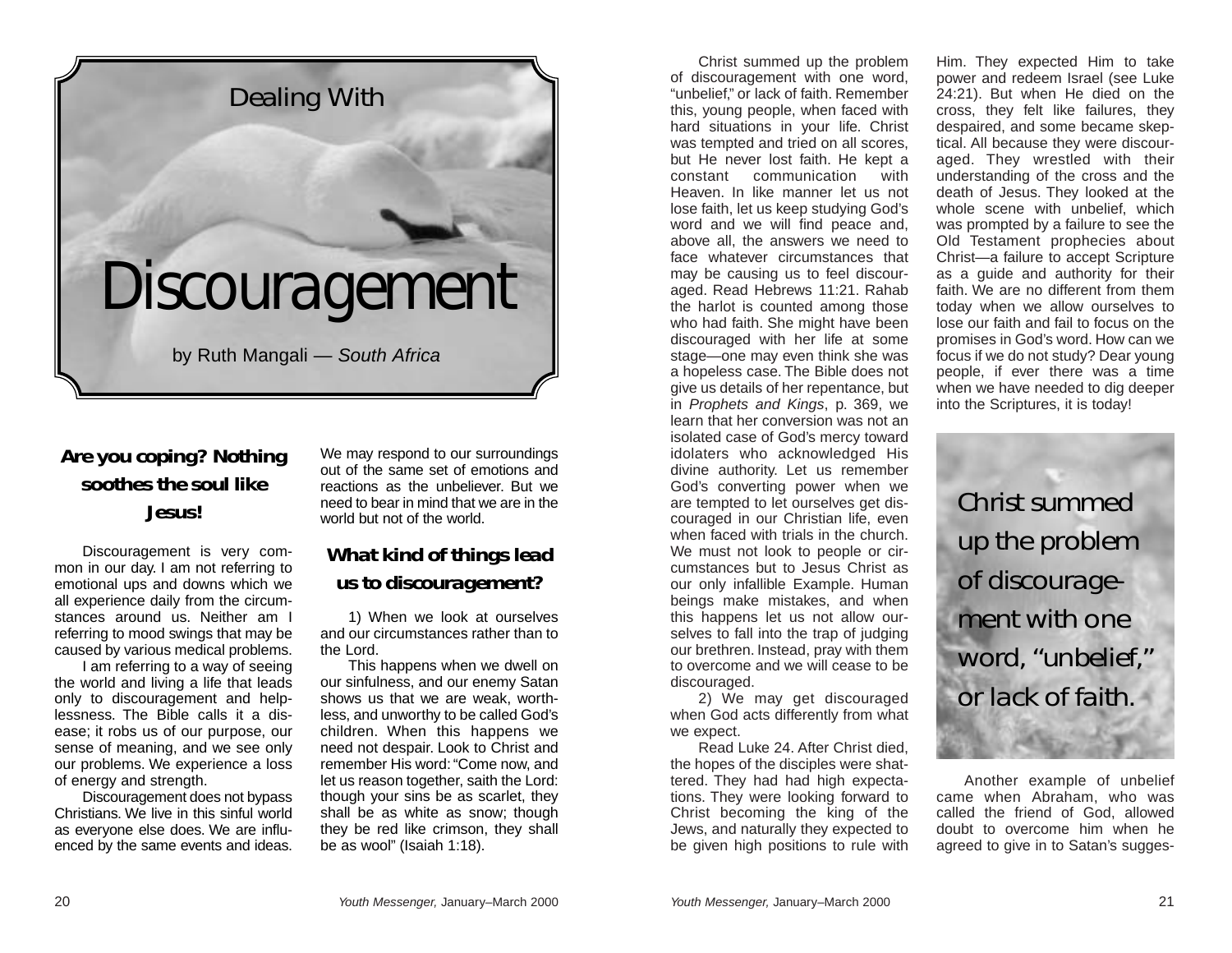tion to have a child in a way that was not in God's plan. This is an example of things done by Christians when they lose faith.

## *Symptoms of discouragement*

Symptoms of discouragement include emotional and spiritual despondency—deep sadness.These lead to confusion, brokenness of spirit, and irritability—grouchiness. There are examples of this in the Bible when the Israelites expected a deliverer, and also when they were about to enter the promised land but were delayed.

### *Remedy*

\* Think of what you know of God through the Gospel and apply it in your daily life.

\* Think against your feelings which may lead you to discouragement.

\* Talk yourself out of the gloom those feelings spread.

\* Unmask and admit the unbelief being indulged.

\* Encourage yourself, look up from your problems to the God of the Gospel.

\* Let evangelistic thinking correct emotional thinking. (Focusing on helping others puts you in a better mood right away.)

\* Make a commitment to believe the Scriptures; make them your guide.

Make learning God's Word a priority.

Learn of God, the plan of salvation, and His will for His people.

\* View the world through the lens of Scripture.

Let us see ourselves in the world, being guided by God's statement of what is true and real. It is my greatest wish and prayer for every young person who will read this article never to utter the words, "I am discouraged." May God bless us as we continue to study His Word! 老



# *The Hand That Never Lets Go*

*by E. G. White*

The sun shone brilliantly on the dazzling snow of one of the highest mountains of the Alps, as a traveler followed his guide along the narrow path.<br>The Englishman reveled in the scenes of beauty through which he passed. He had confidence in his guide, and followed fearlessly in his footsteps, though the track was entirely new to him. Suddenly he hesitated; for the bold mountaineer stepped across a narrow but very deep chasm, and then, holding out his hand, asked the Englishman to take it, and step across. Still the traveler hesitated, but the guide encouraged him to obey, saying, reassuringly. "Take my hand; that hand never lets go."

Dear young friends, One greater than any human guide calls upon you to follow Him over the heights of patience and self-sacrifice. The path is not an easy one. Christ says, "Strait is the gate, and narrow is the way, which leadeth unto life, and few there be that find it." In order to follow this path, we must lay aside every weight, and the sin which so easily besets us. Directly at the entrance of the path lies the cross of self-denial. This we must lift if we would follow the Saviour. We must rid ourselves of pride and selfishness. While weighed down by them, we can not scale the heights over which Christ bids us follow Him.

All the way along, Satan has prepared pitfalls for the feet of the unwary. But following our Guide, we may walk with perfect security; for the path is consecrated by His footsteps. It may be steep and rugged, but He has traveled it; His feet have pressed down the thorns to make the way easier for us. Every burden we are called upon to bear, He Himself has borne. Personal contact with Him brings light and hope and power. Of those who follow Him, He says, "They shall never perish, neither shall any man pluck them out of my hand." "I the Lord . . . will hold thy right hand, saying unto thee, Fear not; I will help thee." More precious in the Saviour's sight than the whole world is the soul who gives himself to Jesus. Christ would have passed through the agony of Calvary that one soul might be saved in His kingdom. He will never abandon one for whom He has died. Unless His children choose to leave Him, He will hold them fast.

Christ's true disciples follow Him through sore conflicts, enduring self-denial and experiencing bitter disappointment; but this teaches them the guilt and woe of sin, and they are led to look upon it with abhorrence. Being partakers of Christ's sufferings, they are destined to be partakers of His glory. In holy vision the prophet saw the triumph of the people of God. He says: "I saw as it were a sea of glass mingled with fire: and them that had gotten the victory . . . stand on the sea of glass, having the harps of God. And they sing the song of Moses the servant of God, and the song of the Lamb, saying, Great and marvelous are thy works, Lord God Almighty; just and true are thy ways, thou King of saints." —*The Youth's Instructor*, May 1, 1902.